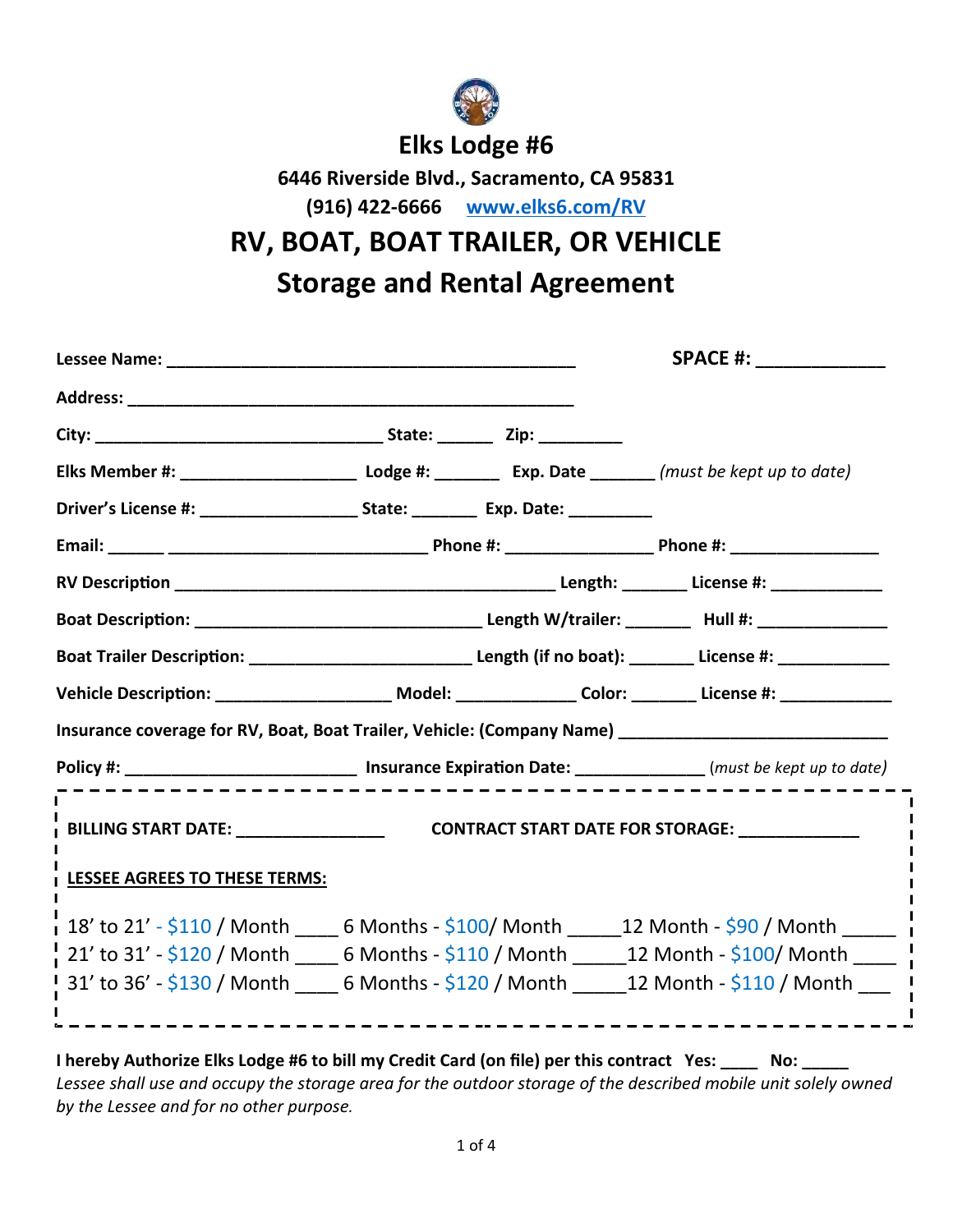**1. RENT**: Rent shall be due and payable on the first  $(1<sup>st</sup>)$  of each month, in advance.

ELKS LODGE # 6 WILL NOT SEND AN INVOICE; IT IS LESSEE'S RESPONSIBITLY TO ENSURE RENT IS PAID BY THE DUE DATE SET FORTH HEREIN.

Elks Lodge #6 will accept payment in the form of a personal, pre-printed check, credit card or cash. A late fee of twenty-five dollars (\$25.00) plus all bank charges, will be assessed on the rent payment not received within five (5) days of the due date each month. After two (2) returned checks, Elks Lodge #6 reserves the right to require Lessee to pay with either a credit card or cash**.** These fees are considered addiƟonal Rent and are to compensate the Elks Lodge #6 for labor and other costs collection.

**2**. **LIEN RIGHTS OF ELKS LODGE #6**: Elks Lodge #6 shall have a lien upon the item stored in the storage area for the value of any RENT or other charges incurred as a result of this Agreement, and for expenses necessary for the preservation, sale or disposition of the item to satisfy the lien. When any part of the RENT or any other charges due hereunder remain unpaid for thirty (30) consecutive days, Elks Lodge #6 may terminate this agreement by sending a "Notice of Termination and Lien" required by "AB-983 Self-service storage facilities" to Lessee's last known address unless Elks Lodge #6 is otherwise notified in writing by Lessee. If Lessee fails to pay all of such RENT or other charges due hereunder within the time stated in the "Notice of Termination and Lien", Elks Lodge #6 may sell Lessee's property as set forth in "AB-983" Self-Service-Storage Facility Act" to Lessee's last known address unless Elks Lodge #6 is otherwise notified in writing by Lessee. If Lessee fails to pay all of such RENT or other charges due hereunder within the time stated in the "Notice of Termination and Lien", Elks Lodge #6 may sell Lessee's property as set forth in "AB-983" Self-Service Storage Facility Act" in order to satisfy the amount of the lien.

**3**. **RELEASE AND INDEMNIFICATION OF ELKs LODGE #6**: Storage is at the sole risk of Lessee. Elks Lodge #6 is not responsible for damage, loss or theft of any kind, unless such loss or damage results from the direct, active and gross negligence of Elks Lodge #6, its officers, or employees. Lessee expressly agrees to release, hold harmless Elks Lodge #6, all of its officers, employees from all liability, loss or damage, including the reasonable cost of defense that Elks Lodge #6 may suffer as a result of claims, demands, actions or damages to any and all persons, property, cost or judgment against Elks Lodge #6, which may result from or arise out of or is any way connected with the rental agreement between Lessee and Elks Lodge #6. Elks Lodge #6 will not be held responsible for any power outages or any other unforeseen event beyond the reasonable control of Elks Lodge #6.

**4**. **LESSEE'S INSURANCE COVERAGE**: Lessee shall maintain an insurance policy with coverage for fire, physical damage, theft, burglary, collision, property and public liability, for actual cash value of the RV, Boat, Boat Trailer, or Vehicle, the property in the vehicle and liability coverage as required by California law. Failure to carry the required insurance and keep policy up to date, shall constitute a material breach of this contract.

**5. RELEASE OF ELKS LODGE #6 LIBILITY FOR BODILY INJURY:** Elks Lodge #6, its agents and employees shall not be liable to Lessee for injury or death resulting from Lessee's use of the storage space.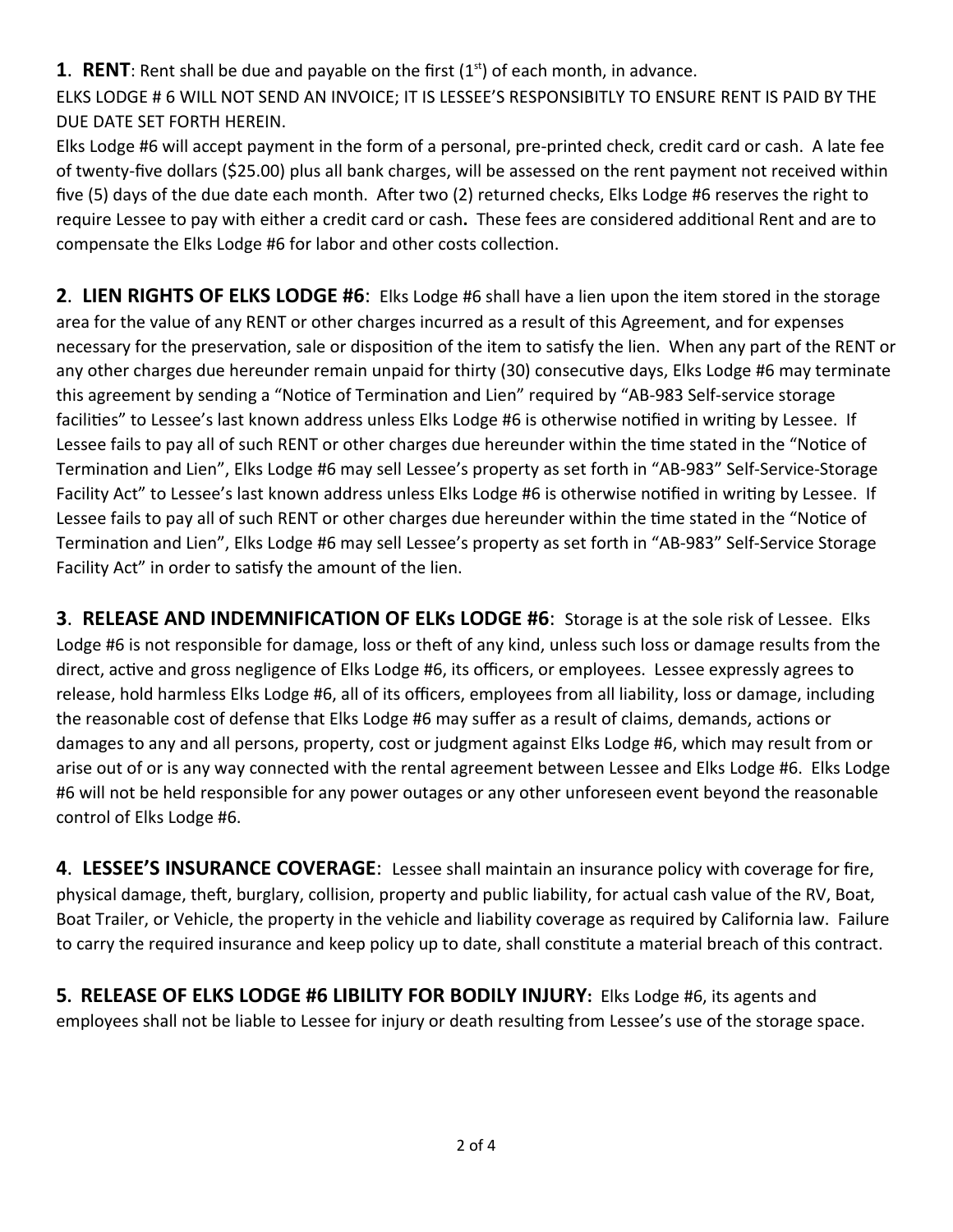## **6. INSURANCE COVERAGE (Elks Lodge #6) for Lessee:**

**Business Liability:** Personal Medical Expenses for accidental injury on RV & Boat Storage premises. **Business Personal Property**: Damage to your property (RV, Boat, Boat Trailer or Vehicle) due to Mother Nature type causes (for example, tree limbs and debris removal).

**7**. **HAZARDOUS MATERIALS**: Elks Lodge #6 specifically prohibits storing or using within the storage area, explosives, combustible materials, chemicals, odorous or other inherently dangerous materials. All propane tanks must be turned **OFF** prior to storage.

**8**. **REPAIR LIMITATIONS**: **NO** repairs or outside cleaning is to be performed on RVs. Boats, Boat Trailers or Vehicles within the storage area. It is understood that if Lessee has a flat tire or reasons that immediately and temporally impedes moving Lessee's property, repairs will be permitted.

**9. ACCESS BY ELKS LODGE #6:** In the case of EMERGENCY, Elks Lodge #6 shall be permitted to enter the stored item without consent of Lessee. The term "EMERGENCY" shall mean any sudden, unexpected occurrence or circumstance which, in the reasonably exercised judgment of Elks Lodge #6. requires immediate action.

**10. FORCE MAJEURE:** Neither Lessee or Elks Lodge #6 shall be responsible for any losses or damages of any kind resulting from their respective non-fulfillment of any terms or conditions of this Agreement if such non-fulfillment results in whole or part from war, riot, strike, flood, earthquake, or any other act or occurrence beyond its control.

**11. ACCESS TO PREMISES:** At Elks Lodge #6 sole discretion, Lessee's access to the storage area may be conditioned in any manner deemed reasonably necessary by Elks Lodge #6, including, without limitation, the accommodation of other persons in the storage area, and the security of such other persons and/or their property that is located in the storage area. Such measures may include, but are not limited to, limiting hours of operaƟon for, or access to, the storage area. Elks Lodge #6 may require any person that seeks access to the storage area, other than Lessee, to be expressly approved by Elks Lodge #6 and such right of approval shall not be arbitrarily or capriciously exercised.

**12**. **PERIOD OF STORAGE**: Period of storage will be indicated on the first page (1of 4) of this contract. No discount for early or late arrival or late departure. In the event Lessee fails to remove the stored item from the storage property upon the expiration of this Agreement, the current rental rates then in effect, in addition to all other provisions under this Agreement shall apply.

**13. MONTH-to-MONTH:** Monthly storage constitutes a monthly Agreement. As such Lessee will be charged for rental storage monthly whether or not Lessee's RV, Boat, Boat Trailer, or Vehicle is physically located in the storage area.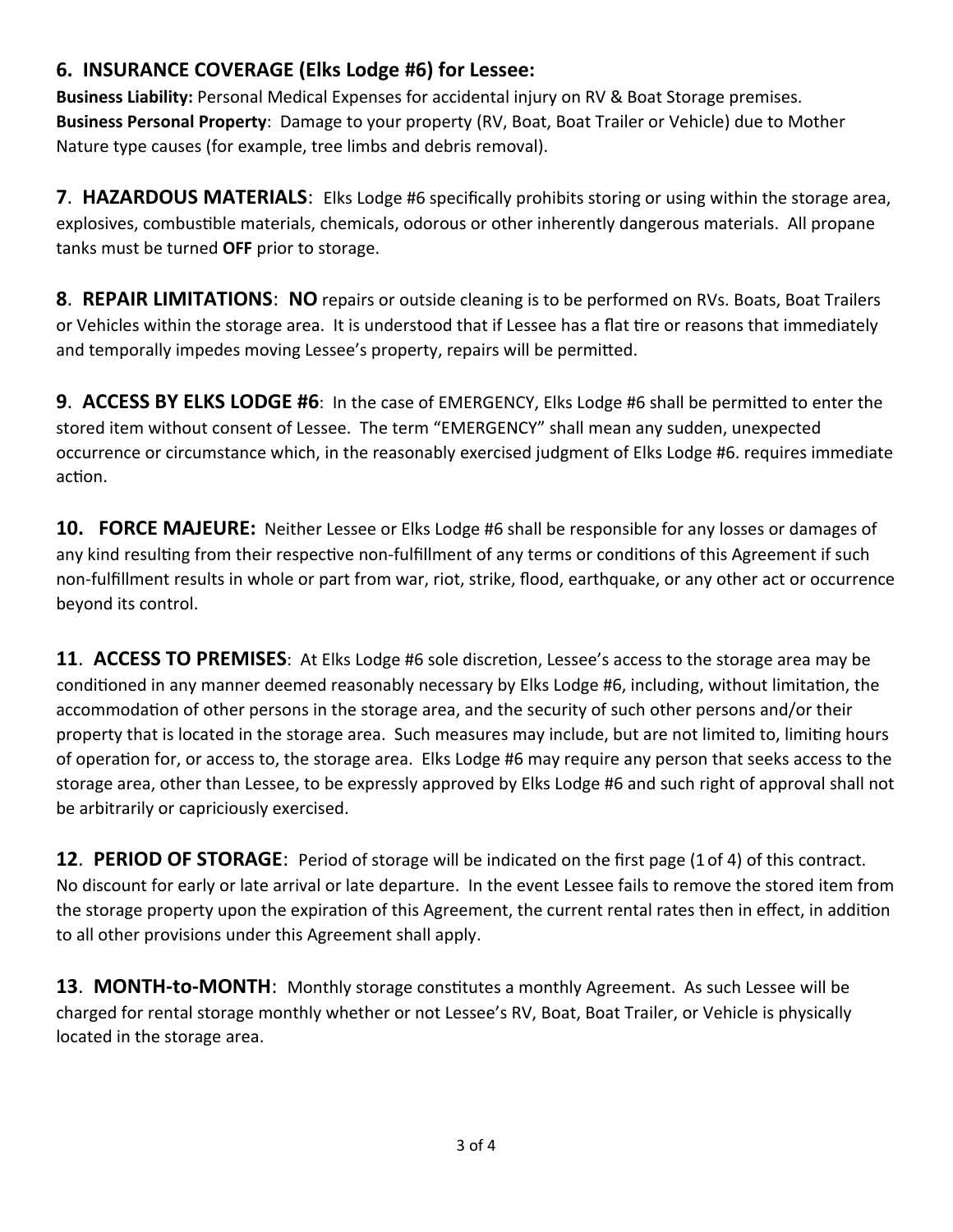**14**. **SIX (6) MONTH STORAGE**: Six (6) month storage consƟtutes a six (6) months Agreement and, as such, Lessee will be charged lump sum, in advance, whether or not Lessee's RV, Boat, Boat Trailer or Vehicle is physically located in the storage area during any of the six (6) consecutive months from execution date of this Agreement. Upon the completion of this Agreement, Lessee will automatically convert to a month-to-month contract unless Elks Lodge #6 is notified in writing, by the Lessee, for the reinstatement of a six (6) month or longer Storage Agreement or longer Storage Agreement and such new period is approved by Elks Lodge #6.

**15. YEARLY STORAGE:** Yearly storage constitutes a 1-year (12 months) Agreement, and as such Lessee will be charged lump sum, in advance, whether or not Lessee's RV, Boat, Boat Trailer or Vehicle is physically located in the storage area during any of the twelve (12) consecutive months from execution date of this Agreement. Upon the completion of this Agreement, Lessee will automatically convert to a month-to-month Agreement unless Elks Lodge #6 is notified in writing for the reinstatement of a yearly Storage Agreement or possible six (6) month Storage Agreement and such a new period is approved by Elks Lodge #6.

## **16. This Agreement contains the entire Agreement between the Lessee and Elks Lodge #6 and no oral agreements shall be in effect whatsoever.**

**17. ACCEPTANCE OF THIS AGREEMENT:** Storage and payment for storage, in any form, constitutes acceptance of the Terms and Conditions as set forth by this Agreement.

**18**. **NOTICE OF TERMINATION**: This agreement may be terminated by either Lessee or Elks Lodge #6 upon thirty (30) days in advance written notice. If Lessee has a monthly, six (6) month, or yearly Agreement, Lessee will continue to be charged per the Agreement whether your RV, Boat, Boat Trailer, or Vehicle is physically located in the storage area or not until the agreement is properly terminated.

## **THE UNDERSIGNED LESSEE AND ELKs LODGE #6 REPRESENTATIVE ACKNOWLEDGE AND AGREE TO THE TERMS AND CONDITIONS OF THIS AGREEMENT.**

|                                         | Date: ___________________ |
|-----------------------------------------|---------------------------|
|                                         |                           |
| Elks Lodge #6 Representative Signature: | Date:                     |